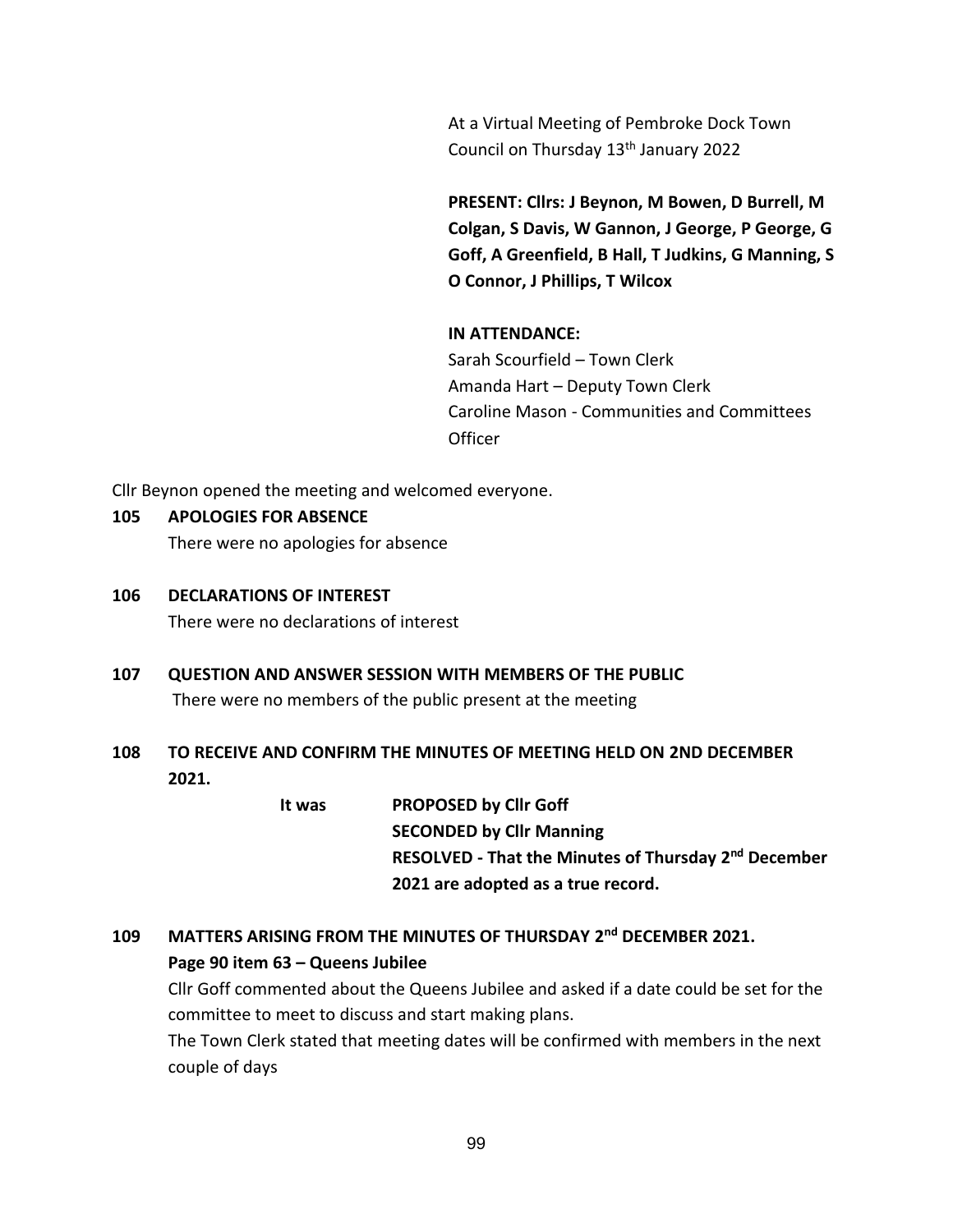#### **Page 93 item 66 – Replacement brackets for hanging baskets**

The Town Clerk informed members that the hanging basket brackets have been delivered and will be installed in the coming months.

# **110 TO RECEIVE AND CONSIDER THE REPORT OF THE TOWN CLERK**

#### **70. Law Street Bus Stop – Traffic & Highways Community Fund**

The Town Clerk stated that she had received confirmation from the County Council that the kerb at Law Street is big enough to hold a half end shelter, this shelter would provide more protection than a cantilever shelter. She said that the bus shelter they are proposing would be 300mm away from the property walls and would be open to the roadside.

Cllr Bowen commented about the proposed bus shelter and asked if PCC could be asked if there is a reason why the shelter can't be turned around the other way, she said that if there is a in depth reason, she doesn't want to put any obstacles in the way as having a bus shelter is far better than there not being one.

Members discussed the shelter with regards to mobility scooters, push chairs and weather conditions. It was agreed that the bus shelter was definitely needed but members would like the question to be asked about its positioning.

# **71. Tremeyrick Street Closure due to resurfacing**

The Town Clerk stated that she had received notification that Tremeyrick Street will have a closure from Monday 24<sup>th</sup> January for 4 evenings due to resurfacing. She said that the notices will be displayed in the Town Council window to show diversions which will be put in place.

# **111. TO RECEIVE AND CONSIDER THE SUPPLEMENTARY REPORT OF THE TOWN CLERK 72. Bench Locations**

The Town Clerk stated that she has recently undertaken a review of the benches with PCC with locations and current conditions being assessed. From the review there was only 1 bench which will need to be replaced and 2 benches which will require repair. It is therefore proposed that benches purchased by the Town Council are located in the following areas:

| Amount | Location                                                                    |
|--------|-----------------------------------------------------------------------------|
| 3      | Western Way $-1$ x to replace a bench already in situ as the base is broken |
|        | 1 x bottom of slide/play area                                               |
|        | 1 x lefthand side platform                                                  |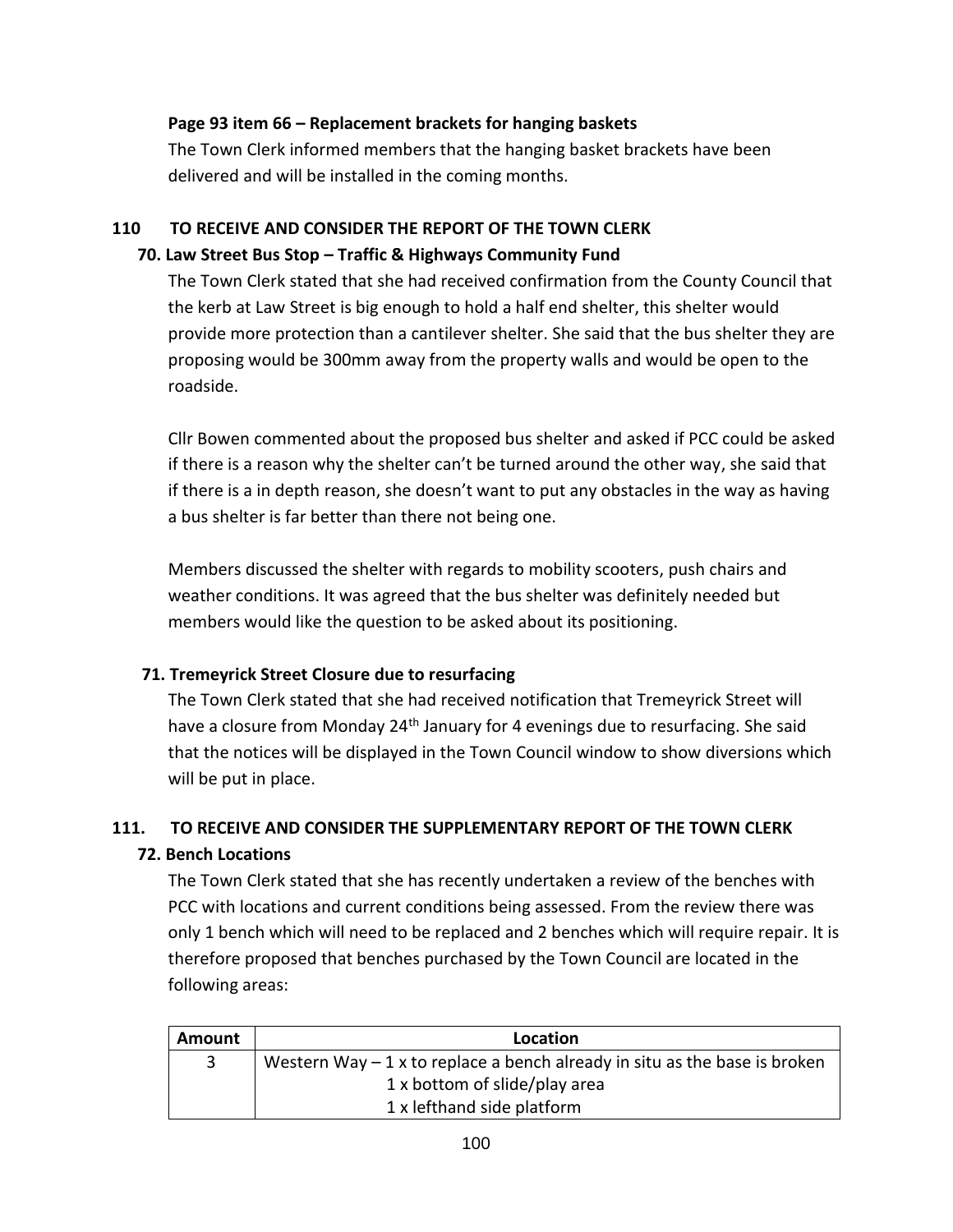| Memorial Park – at top end        |
|-----------------------------------|
| Gordon Street next to Cwtch wall  |
| Cycle Path on top road            |
| Front St car park or Preseli View |

Cllr Wilcox commented about a previous meeting when discussions about benches had taken place and that he thought he had requested a bench for St Patricks play area.

The Town Clerk stated that one of the benches had not been allocated so could be located at St Patricks play area.

Cllr Bowen commented that she had requested a bench by the Youth Centre on Bush Street so people can have a rest on the way to town.

The Town Clerk stated that one of the benches proposed for Western Way could be taken from there to put at the Youth Centre.

Cllr P George commented that there was a plan to put a memorial bench in the Memorial Park from the Bicentenary fund, she suggested that this bench could be purchased and located at the top end of the Memorial Park to release one of the 3 benches earmarked for this area.

The Town Clerk stated that she had received a request for a bench at Preseli View but due to health and safety, permissions for this area may be difficult to obtain.

**Members all agreed with the proposed allocations**

# **112. ANY OTHER ITEMS WHICH THE MAJOR DECIDES ARE URGENT**

There were no other items which are urgent.

# **113. TO RECEIVE A REPORT FROM TOWN COUNCIL REPRESENTATIVES SERVING ON OUTSIDE BODIES**

Cllr Burrell informed members that she had been speaking to Mark Carter about the Town team and she will be working with him to get the group more formalised and back up and running.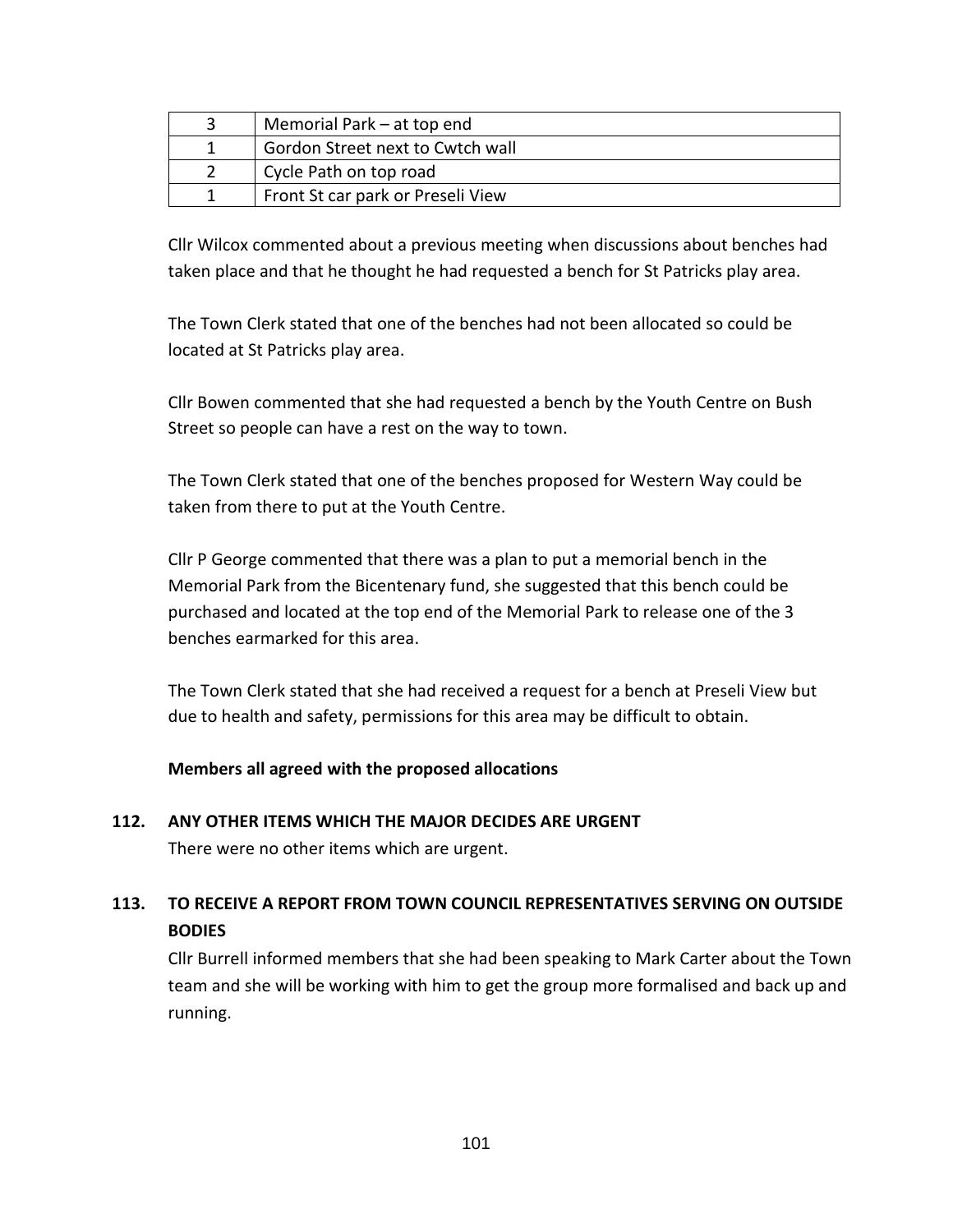#### **114. TO RECEIVE AND CONSIDER THE FINANCIAL REPORTS**

#### **ACCOUNTS FOR PAYMENT**

| <b>Date</b> | <b>Description</b>                        | <b>Amount</b> |
|-------------|-------------------------------------------|---------------|
| 25.11.2021  | Post Office - postage                     | £16.17        |
| 26.11.2021  | 1 & 1 internet                            | £6.00         |
| 26.11.2021  | Zoom                                      | £14.39        |
| 26.11.2021  | Ebay                                      | £32.49        |
| 29.11.2021  | <b>British Gas Trading</b>                | £53.05        |
| 29.11.2021  | <b>Bargain Fox</b>                        | £27.99        |
| 01.12.2021  | <b>Open Spaces Society</b>                | £45.00        |
| 01.12.2021  | S Scourfield - Items for Christmas events | £11.00        |
| 01.12.2021  | <b>Clarity Copiers</b>                    | £48.56        |
| 02.12.2021  | <b>British Gas</b>                        | £154.84       |
| 03.12.2021  | Tesco - Breakfast with Santa              | £27.60        |
| 06.12.2021  | P A Lynch                                 | £1,500.00     |
| 08.12.2021  | Google Ltd                                | £5.82         |
| 09.12.2021  | Postage                                   | £7.92         |
| 07.12.2021  | J Lloyd - materials                       | £63.86        |
| 14.12.2021  | 1 & 1 Internet                            | £6.00         |
| 13.12.2021  | Asda - stationary                         | £13.64        |
| 19.12.2021  | <b>SWALEC</b>                             | £40.65        |
| 23.12.2021  | <b>Bank charges</b>                       | £21.00        |
| 29.12.2021  | SWALEC -pump house                        | £66.58        |
| 29.12.2021  | <b>British Gas Trading</b>                | £54.10        |
| 29.12.2021  | Zoom                                      | £14.39        |

### **PAYMENTS PREVIOUSLY AGREED** e.g., Grants, Sec 137 payments, allowances

| <b>Date</b> | <b>Description</b>      | Amount    |
|-------------|-------------------------|-----------|
| 06.12.2021  | <b>Sand Palace Arts</b> | £1,375.00 |
| 06.12.2021  | <b>PATCH</b>            | £1,000.00 |
| 06.12.2021  | A Hart                  | £150.00   |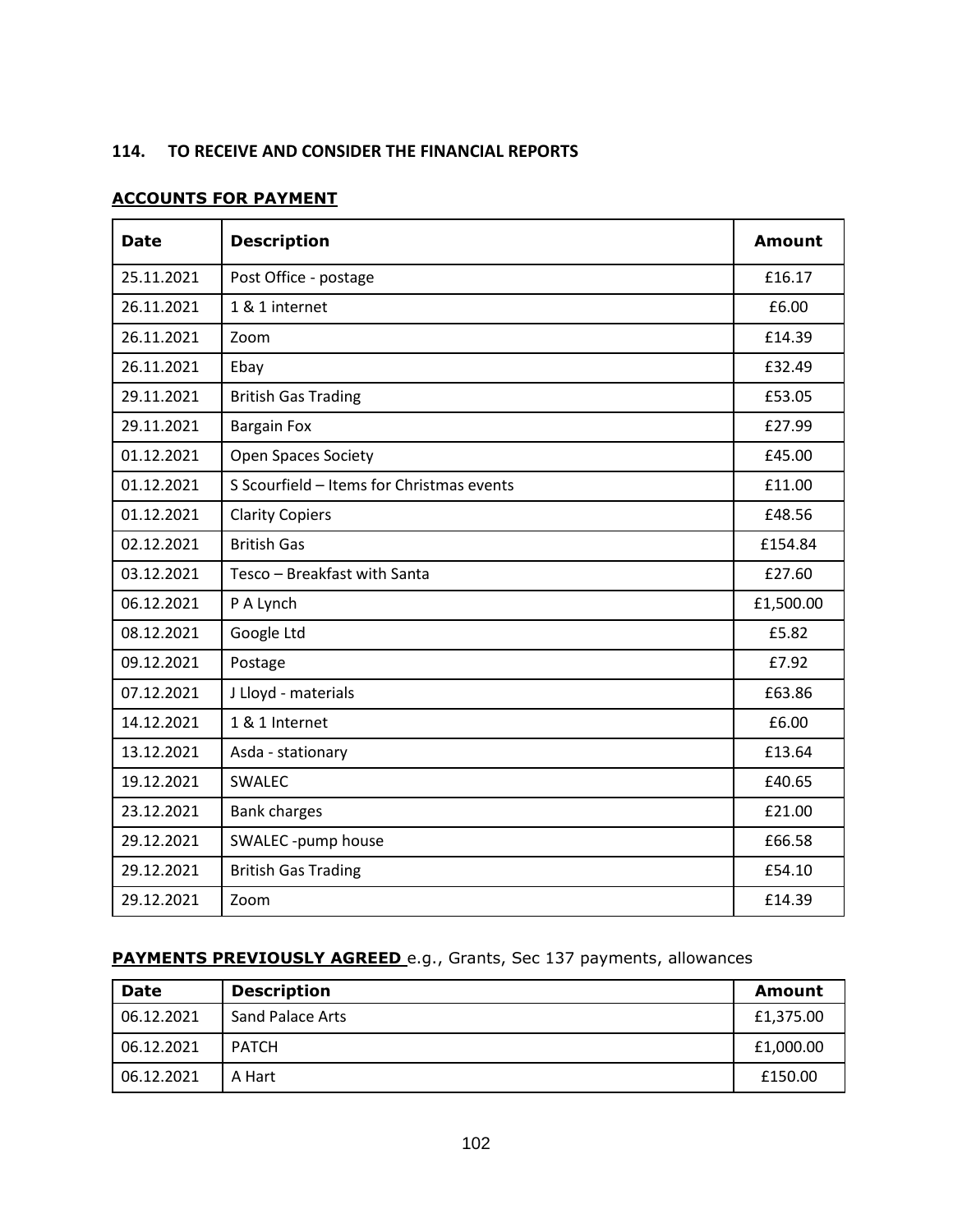| 06.12.2021 | C Mason                 | £150.00   |
|------------|-------------------------|-----------|
| 06.12.2021 | S Scourfield            | £150.00   |
| 06.12.2021 | P Lynch                 | £150.00   |
| 06.12.2021 | Tesco - Selection boxes | £200.00   |
| 09.12.2021 | Amberol Ltd             | £607.92   |
| 09.12.2021 | <b>Brian Jones</b>      | £5,256.00 |
| 09.12.2021 | Samba Doc               | £175.00   |
|            |                         |           |

#### **ACCOUNT RECEIPTS**

| <b>Date</b> | <b>Description</b> | <b>Amount</b> |
|-------------|--------------------|---------------|
| 02.12.2021  | Interest           | 0.97          |
| 13.12.2021  | Precept            | £66,921.00    |
| 02.01.2022  | Interest           | 0.94          |

#### **SALARIES AND WAGES**

| 06.12.2021-05.01.2022   | <b>Salaries</b> | £ 3,961.83 |
|-------------------------|-----------------|------------|
| 06.12.2021 - 05.01.2022 | Tax & NI        | £ 947.94   |
| 06.12.2021 - 05.01.2022 | Pensions        | £1,552.96  |

#### **ACCOUNT BALANCES**

| 02.01.2022 | <b>HSBC Business Account</b> | £ 73,508.57  |
|------------|------------------------------|--------------|
| 02.01.2022 | <b>HSBC Premium Account</b>  | £ 107,995.93 |

**It was PROPOSED by Cllr Beynon SECONDED by Cllr J George RESOLVED: That Pembroke Dock Town Council approve payments of the above Payments, Receipts, Salaries and Wages.**

#### **115. AGENDA ITEMS FOR THE NEXT MEETING**

There were no agenda items suggested for the next meeting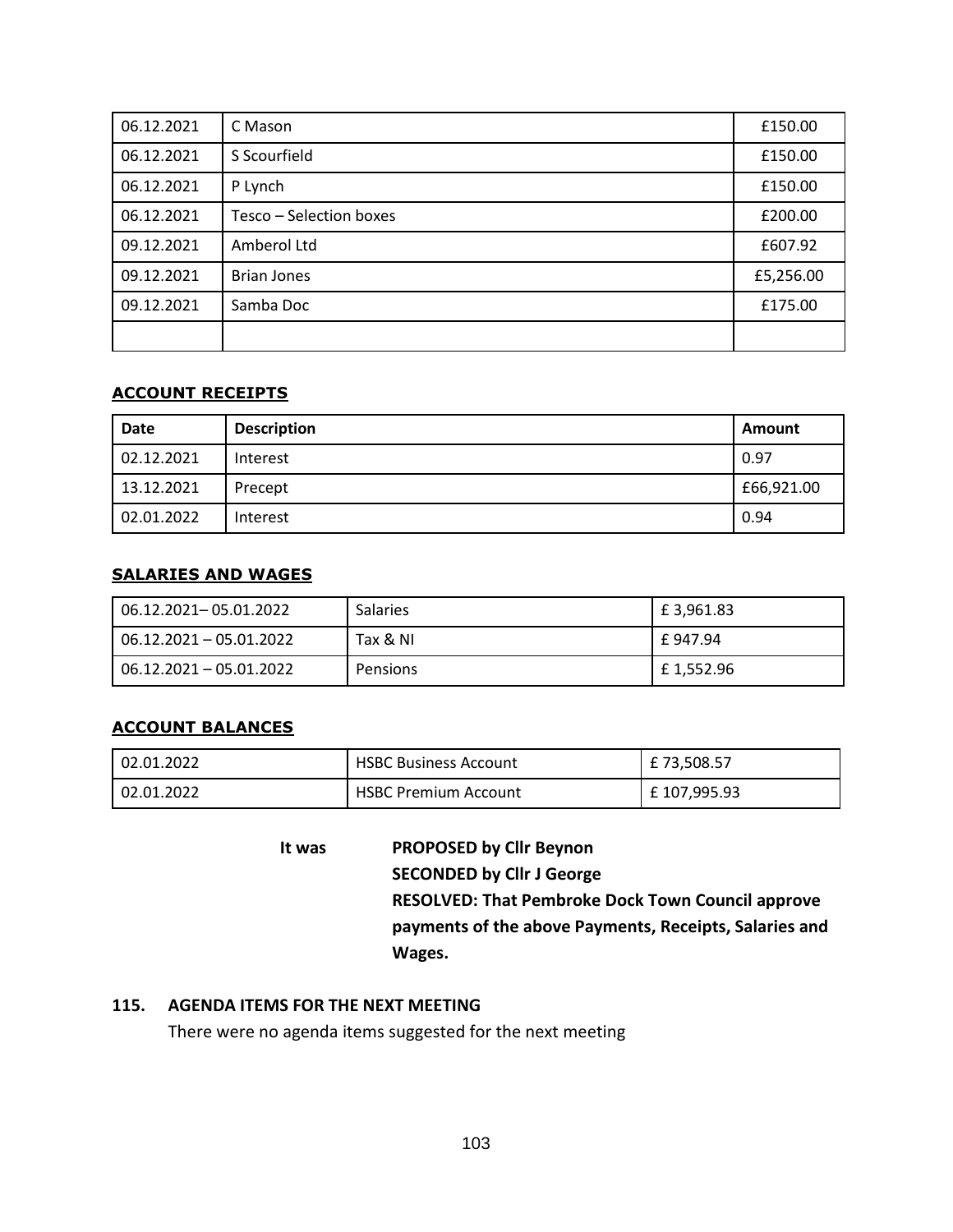#### **116. COMMUNITY ISSUES**

Cllr Phillips commented about the email she had sent Councillors regarding the continuing problems with Tesco Trolley's. She said that over the past few weeks the situation regarding the above has become intolerable. She said they are being pushed all over Town, with four at the top of Argyle Street, over the weekend some on the pavement some half in the road. They are being pushed into stationary cars, children are using them for fun causing possible injury to themselves and road users. Cllr Phillips commented that she had been speaking to one of the PCSO's who was concerned about Health and Safety, and they suggested taking a joint approach to writing to the Manager of Tesco's

Cllr Beynon commented that he thinks it is a good idea to draft a letter to send and informed members that he had received an email from PCSO Ella Bland informing him that they are having a dedicated week tackling Anti-social behavior and has asked him to join them walking around town speaking to residents. He said that maybe it would be a good idea for him and the PCSO's to go to Tesco together to speak to them.

Cllr Burrell commented about the possibility of speaking to Tesco about introducing the coin system on their trollies, she said that the Port of Milford Haven managed to get Milford Haven Tesco to introduce this system.

Cllr Beynon suggested that Cllr Gannon could speak to the Port to ask how they went about getting Tesco to put this system in place.

Cllr Burrell commented about the parking between the trees at the Memorial Park, she said the ground is getting very churned up.

The Town Clerk informed members that we have spoken to the school, and they were not interested, she said that they did say if the Town Council wanted to produce a letter for parents they would pass it on.

Cllr Burrell suggested that the Town Council sends the school a letter to send out to parents. She said that all communication is undertaken via a school app so that it would be easy to send out to parents.

Cllr O Connor commented that the school has no authority outside their property and he suggested getting in contact with the Police and Parking Enforcement as they could be patrolling the area.